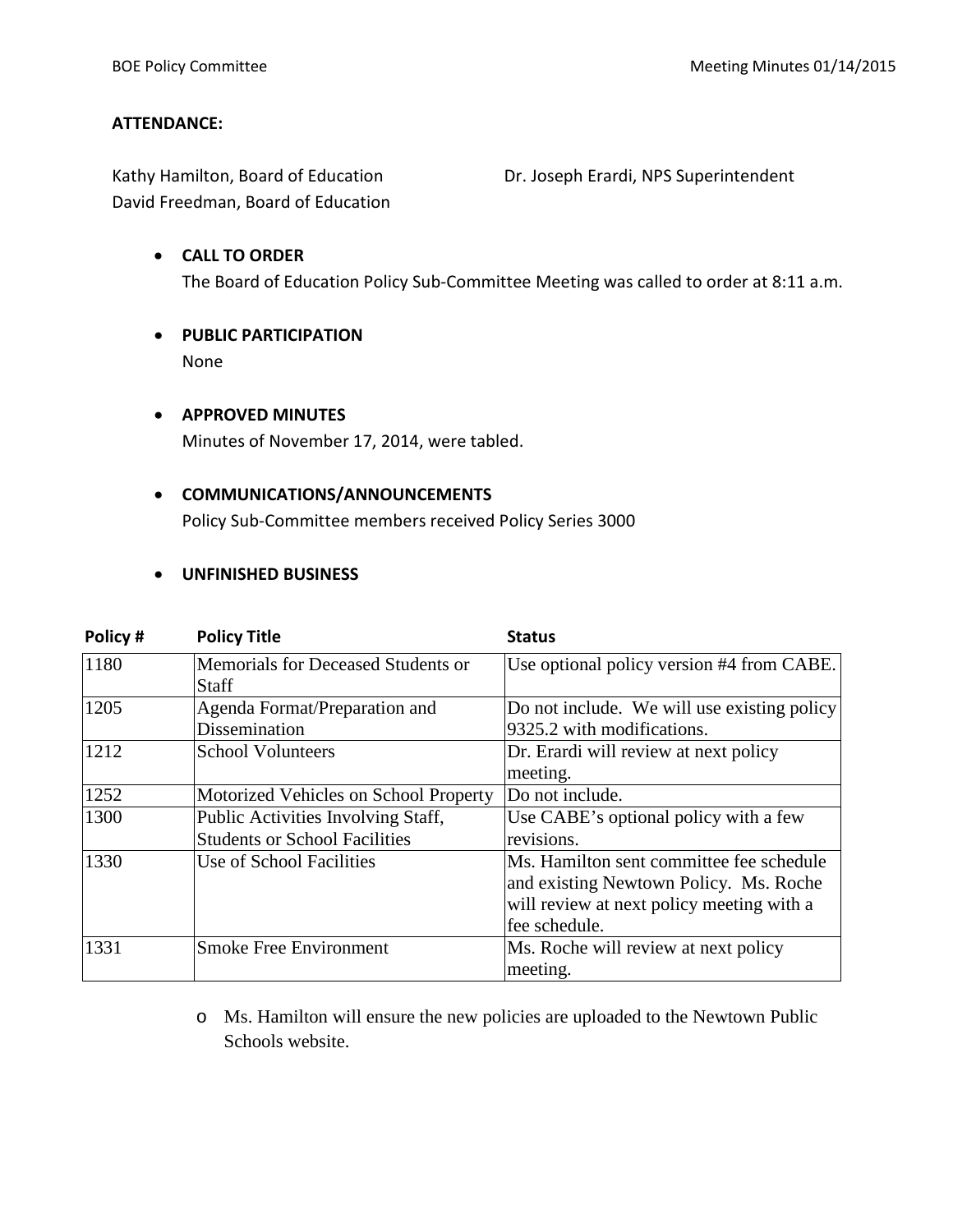# • **NEW BUSINESS**

| 1400 | Relations between other Governmental Agencies    | CABE did not include in packet - do |
|------|--------------------------------------------------|-------------------------------------|
|      | and the Schools                                  | not include.                        |
| 1410 | <b>Local Units</b>                               | CABE did not include in packet - do |
|      |                                                  | not include.                        |
| 1411 | Law Enforcement Agencies                         | Use updated sample policy from      |
|      |                                                  | CABE. Dr. Erardi will review        |
|      |                                                  | regulations at Safety Committee     |
|      |                                                  | Meeting and offer recommendations   |
|      |                                                  | at next committee meeting.          |
| 1412 | Fire Department                                  | Do not include.                     |
| 1413 | <b>Health Department</b>                         | CABE did not include in packet - do |
|      |                                                  | not include.                        |
| 1414 | <b>Welfare Department</b>                        | CABE did not include in packet - do |
|      |                                                  | not include.                        |
| 1415 | Recreation Department                            | CABE did not include in packet - do |
|      |                                                  | not include.                        |
| 1416 | <b>Fiscal Authority</b>                          | Do not include.                     |
| 1420 | Country and Intermediate Unites; (RESC)          | CABE did not include in packet - do |
|      |                                                  | not include.                        |
| 1430 | <b>State Government</b>                          | Include optional policy from CABE   |
| 1440 |                                                  | with a few changes to the wording.  |
| 1440 | <b>Federal Government</b>                        | Do not include.                     |
| 1500 | Relations between Area, State, Regional and      | Do not include.                     |
|      | National Associations and the Schools            |                                     |
| 1510 | Area Associations                                | CABE did not include in packet - do |
|      |                                                  | not include.                        |
| 1520 | <b>State Associations</b>                        | CABE did not include in packet - do |
|      |                                                  | not include.                        |
| 1530 | <b>Regional Associations</b>                     | CABE did not include in packet - do |
|      |                                                  | not include.                        |
| 1540 | <b>National Associations</b>                     | CABE did not include in packet - do |
|      |                                                  | not include.                        |
| 1600 | Relations between Non-Public and other           | Do not include.                     |
|      | <b>Educational Organizations and the Schools</b> |                                     |
| 1610 | <b>Parochial Schools</b>                         | Do not include.                     |
| 1620 | Private Schools                                  | Do not include.                     |
| 1630 | <b>Correctional Schools</b>                      | CABE did not include in packet - do |
|      |                                                  | not include.                        |
| 1640 | <b>Colleges and Universities</b>                 | Do not include.                     |
| 1650 | Cooperative Arrangements for State Mandated      | CABE did not include in packet - do |
|      | <b>Adult Education</b>                           | not include.                        |
| 1660 | School/Business Partnerships                     | Do not include.                     |
| 1661 | Cooperative Arrangements with Businesses and     | CABE did not include in packet - do |
|      | Industry                                         | not include.                        |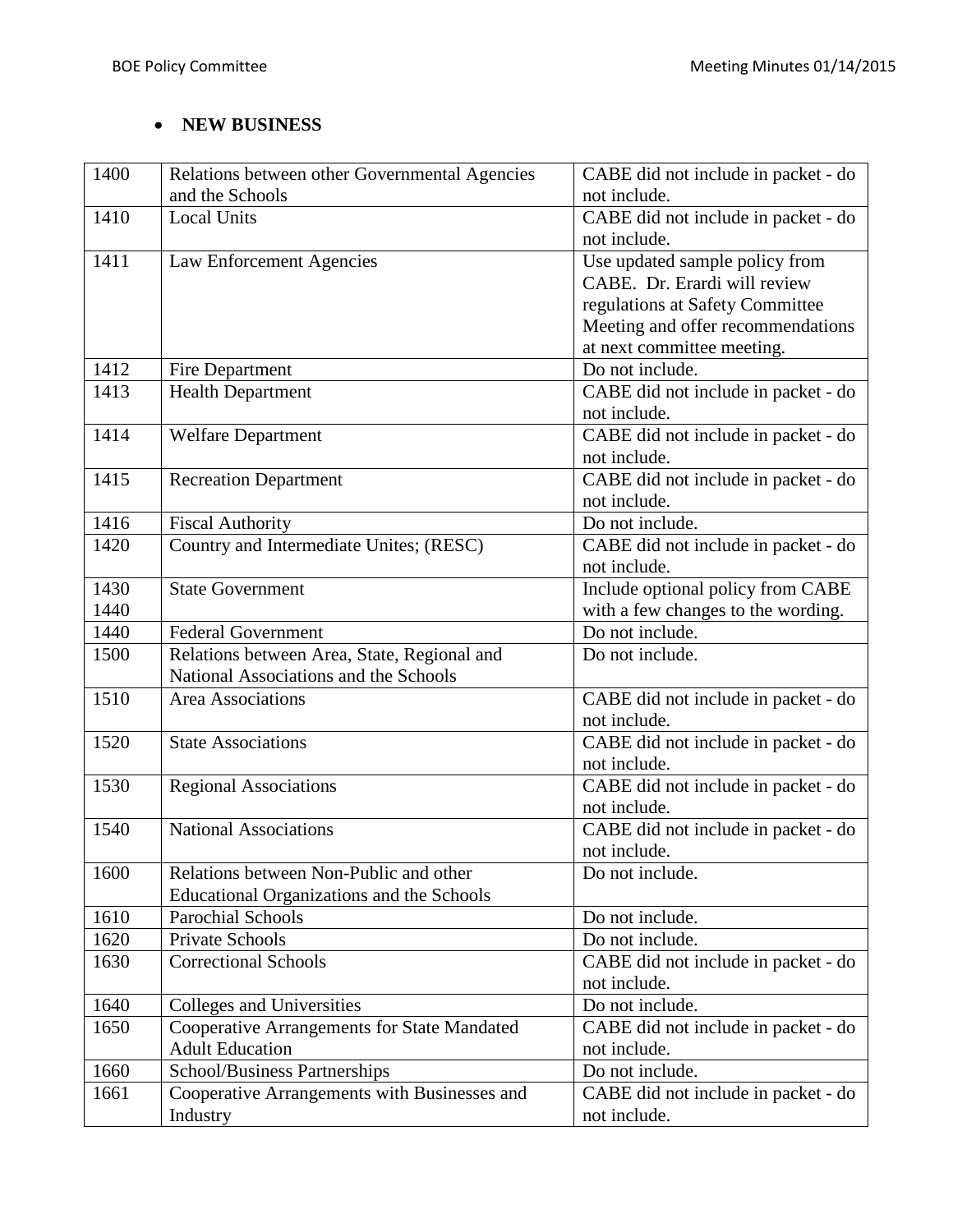| 1700   | Otherwise Lawful Possession of Firearms on School | Use recommended policy with         |  |
|--------|---------------------------------------------------|-------------------------------------|--|
|        | Property                                          | optional paragraph removed.         |  |
| 2000   | Concept and Roles in Administration               | Use sample policy from CABE with    |  |
|        |                                                   | a few changes to the wording.       |  |
| 2000.1 | Board-Superintendent Relationship                 | Use sample policy from CABE with    |  |
|        |                                                   | a change to the wording.            |  |
| 2001   | <b>Participatory Management</b>                   | Use optional policy from CABE.      |  |
| 2001.1 | <b>Staff Involvement in Decision-Making</b>       | Do not include.                     |  |
| 2001.2 | Guidelines for Decision-Making Teams              | Do not include.                     |  |
| 2010   | Goals and Objectives                              | Do not include.                     |  |
| 2100   | Administrative Staff Organization                 | Use existing policy 2-200,          |  |
|        |                                                   | appropriate as renumbered.          |  |
| 2110   | <b>Management Positions/Team</b>                  | CABE did not include in packet - do |  |
|        |                                                   | not include.                        |  |
| 2111   | <b>Equal Employment Opportunity</b>               | Use recommended policy from         |  |
|        |                                                   | CABE.                               |  |
| 2112   | <b>Professional Development</b>                   | Use sample policy from CABE with    |  |
|        |                                                   | a few changes to the wording.       |  |
| 2120   | Organization Chart(s)                             | Use sample policy from CABE with    |  |
|        |                                                   | updated organizational chart.       |  |
| 2121   | Line of Responsibility                            | Do not include.                     |  |
| 2122   | Building Assignment Term Limitation -Transfer of  | Use existing policy 4-108,          |  |
|        | Adm                                               | appropriate as renumbered.          |  |
| 2130   | <b>Job Descriptions</b>                           | Use existing policy 2-201,          |  |
|        |                                                   | appropriate as renumbered.          |  |
| 2131   | Superintendent of Schools                         | Use sample policy from CABE.        |  |

o Committee will invite Ron Bienkowski , Business Director to the next meeting to review Policy Series 3000 Business/Non-Instructional Operations

- o FUTURE MEETING DATES
	- $\blacksquare$  January 29, 2015

## • **ACTION ITEMS FOR NEXT MEETING**

| <b>Responsible Action</b> |                                   | <b>Comments</b> | <b>Due Date</b> |
|---------------------------|-----------------------------------|-----------------|-----------------|
| Party                     |                                   |                 |                 |
| Dr. Erardi                | Review policy 1212 – School       |                 | 01/29/2015      |
|                           | Volunteers at next meeting.       |                 |                 |
| Ms. Roche                 | Review Policy $1330 - Use$ of     |                 | 01/29/2015      |
|                           | School Facilities at next meeting |                 |                 |
| Ms. Roche                 | Review policy 1331 – Smoke Free   |                 | 01/29/2015      |
|                           | Environment at next meeting.      |                 |                 |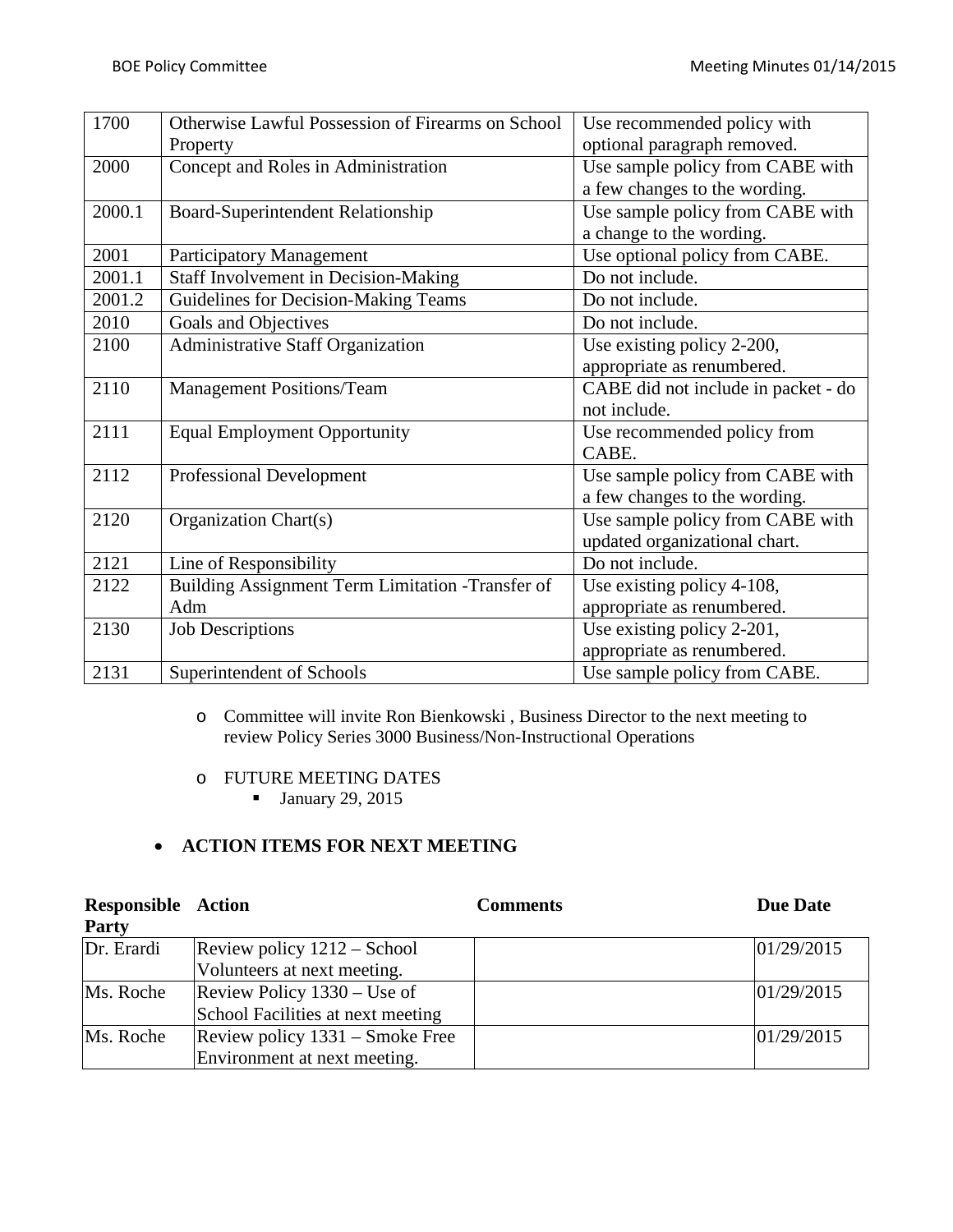| Dr. Erardi | Review policy $1411 -$ Relations         | 01/29/2015 |
|------------|------------------------------------------|------------|
|            | with Law Enforcement Agencies.           |            |
|            | Dr. Erardi will review regulations at    |            |
|            | Safety Committee Meeting and offer       |            |
|            | recommendations.                         |            |
|            | Ms. Hamilton Updated Policies on Website |            |

# • **NEXT SET OF POLICIES TO REVIEW AND REVISE**

Series 2000 (Administration):

| Policy # | <b>Policy Title</b>                                | <b>Point Person</b> |
|----------|----------------------------------------------------|---------------------|
| 2131.1   | Appointment of Designee for Superintendent         | Ms. Roche           |
| 2132     | <b>Assistant Superintendent</b>                    | Ms. Roche           |
| 2133     | Principals                                         | Ms. Roche           |
| 2133.1   | <b>Qualification and Duties</b>                    | Ms. Roche           |
| 2133.11  | <b>Assistant Principals</b>                        | Ms. Roche           |
| 2134     | <b>Business Managers</b>                           | Ms. Roche           |
| 2135     | Director of Pupil-Personnel Services               | Ms. Roche           |
| 2140     | Superintendent                                     | Ms. Roche           |
| 2141     | Recruitment of Superintendent                      | Ms. Roche           |
| 2150     | <b>Administrative Staff</b>                        | Ms. Roche           |
| 2151     | Recruitment of Administrative Staff                | Ms. Roche           |
| 2152     | Assignment of Administrative Personnel             | Ms. Roche           |
| 2153     | <b>Orientation of Administrative Personnel</b>     | Ms. Roche           |
| 2154     | Supervision of Administrative Personnel            | Ms. Roche           |
| 2200     | <b>Administrative Operations</b>                   | Ms. Roche           |
| 2210     | Administrative Leeway in Absence of Board Policy   | Ms. Roche           |
| 2220     | Representative and Deliberative Groups             | Ms. Roche           |
| 2221     | Superintendent's Cabinet                           | Ms. Roche           |
| 2222     | District Advisory Councils (district Personnel)    | Ms. Roche           |
| 2223     | School Administrator - Teacher Liaison Committee   | Ms. Roche           |
| 2224     | <b>Outside Consultants</b>                         | Ms. Roche           |
| 2230     | <b>Shared Services</b>                             | Ms. Roche           |
| 2230.1   | <b>Operations - Virus Protection</b>               | Ms. Roche           |
| 2231     | Policy and Regulation Systems                      | Ms. Roche           |
| 2232     | House Organs, Manuals, Directives, Bulletins,      | Ms. Roche           |
|          | Announcements                                      |                     |
| 2232.1   | Administrative Reports/Annual Report               | Ms. Roche           |
| 2233     | Printing and Distribution of Agreements, Documents | Ms. Roche           |
| 2234     | <b>Treatment of Outside Reports</b>                | Ms. Roche           |
| 2240     | Research, Evaluation and Planning                  | Ms. Roche           |
| 2241     | <b>Grant Processing</b>                            | Ms. Roche           |
| 2250     | Monitoring of Product and Process Goals            | Ms. Roche           |
| 2300     | Code of Ethics                                     | Ms. Roche           |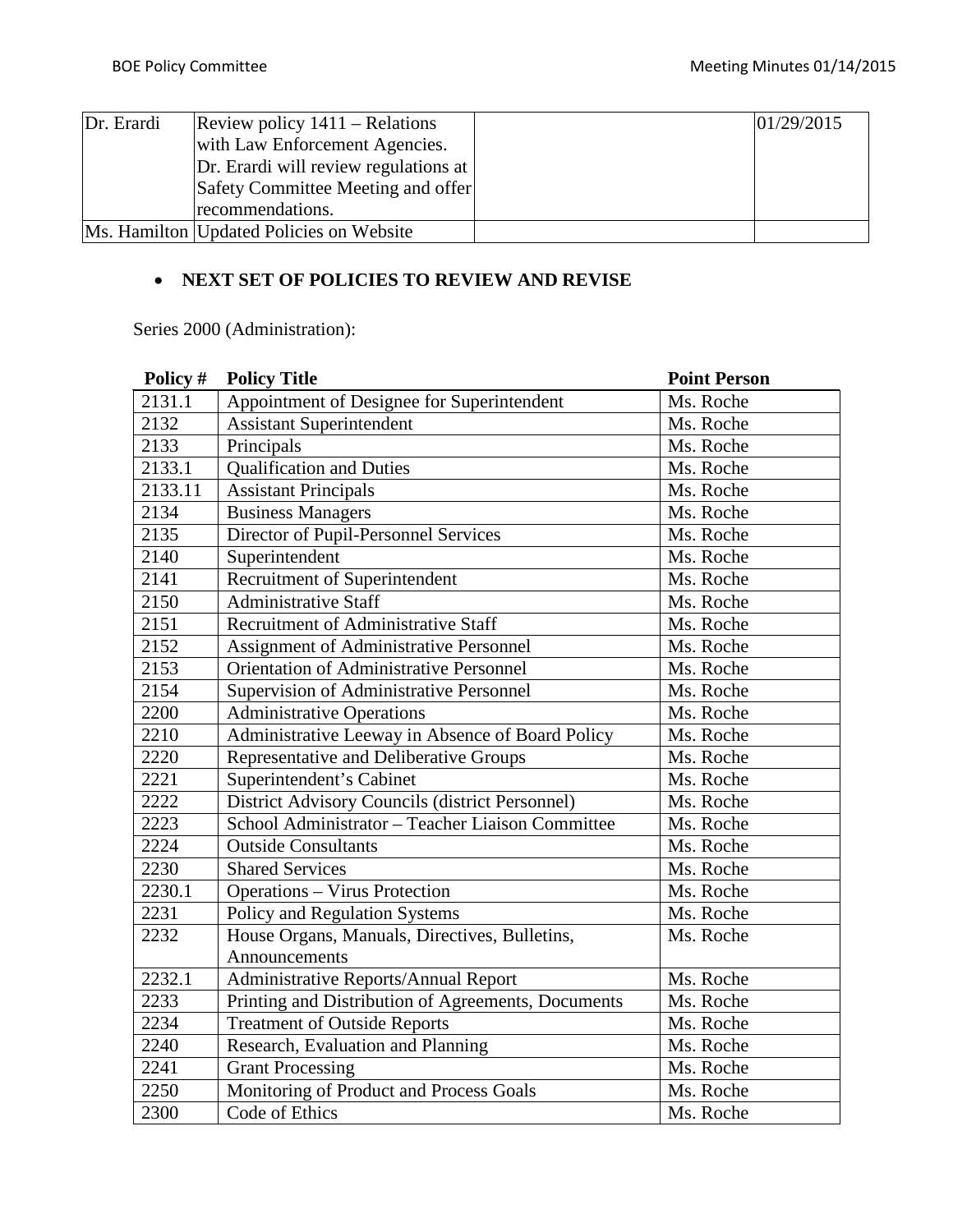| 2300.1 | <b>Statement of Standards for School Leaders</b> | Ms. Roche |
|--------|--------------------------------------------------|-----------|
| 2300.2 | Code of Professional Responsibility              | Ms. Roche |
| 2400   | Evaluation of Administrators and Administration  | Ms. Roche |
| 2500   | <b>Administrative Reports</b>                    | Ms. Roche |

Series 3000 (Business/Non-Instructional Operations):

| Policy # | <b>Policy Title</b>                                  | <b>Point Person</b> |
|----------|------------------------------------------------------|---------------------|
| 3000     | Concept and Roles in Business & Non Instructional    | Mr. Freedman        |
|          | Operations                                           |                     |
| 3010     | Goals and Objectives                                 | Mr. Freedman        |
| 3100     | <b>Budget/Budgeting System</b>                       | Mr. Freedman        |
| 3110     | <b>Budget Planning</b>                               | Mr. Freedman        |
| 3111     | <b>Fiscal Year</b>                                   | Mr. Freedman        |
| 3112     | <b>Budget Calendar</b>                               | Mr. Freedman        |
| 3113     | <b>Setting Budget Priorities</b>                     | Mr. Freedman        |
| 3120     | Preparation of Budget Document                       | Mr. Freedman        |
| 3121     | Approval of Budget/Delivery to Fiscal Authority      | Mr. Freedman        |
| 3130     | Publication                                          | Mr. Freedman        |
| 3140     | Public Review of Budget                              | Mr. Freedman        |
| 3150     | Adoption                                             | Mr. Freedman        |
| 3151     | Appeals                                              | Mr. Freedman        |
| 3152     | Spending Public Funds For Advocacy                   | Mr. Freedman        |
| 3160     | Transfer of Funds between Categories; Amendments     | Mr. Freedman        |
| 3170     | <b>Budget Administration</b>                         | Mr. Freedman        |
| 3171     | <b>Supplemental Appropriations</b>                   | Mr. Freedman        |
| 3200     | Income                                               | Ms. Hamilton        |
| 3210     | <b>Local Funds</b>                                   | Ms. Hamilton        |
| 3211     | Taxes/Limitations                                    | Ms. Hamilton        |
| 3212     | Deficit in Town Payment                              | Ms. Hamilton        |
| 3220     | <b>State Funds</b>                                   | Ms. Hamilton        |
| 3230     | <b>Federal Funds</b>                                 | Ms. Hamilton        |
| 3231     | Medical Reimbursement for Special Education Students | Ms. Hamilton        |
| 3240     | <b>Tuition Fees</b>                                  | Ms. Hamilton        |
| 3250     | Materials/Services; Fees, Fines, Charges             | Ms. Hamilton        |
| 3260     | Sales & Disposal of Books, Equipment & Supplies      | Ms. Hamilton        |
| 3270     | Sale and Rental of Real Property                     | Ms. Hamilton        |
| 3271     | Royalties                                            | Ms. Hamilton        |
| 3280     | Gifts, Grants and Bequests                           | Ms. Hamilton        |
| 3280.1   | Grants                                               | Ms. Hamilton        |
| 3281     | <b>School Fund Raisers</b>                           | Ms. Hamilton        |
| 3281.1   | Business/Industry/Corporate Involvement in Education | Ms. Hamilton        |
| 3290     | <b>Funds Management</b>                              | Dr. Erardi          |
| 3291     | Borrowing                                            | Dr. Erardi          |
| 3291.1   | <b>Short-Term Loans</b>                              | Dr. Erardi          |